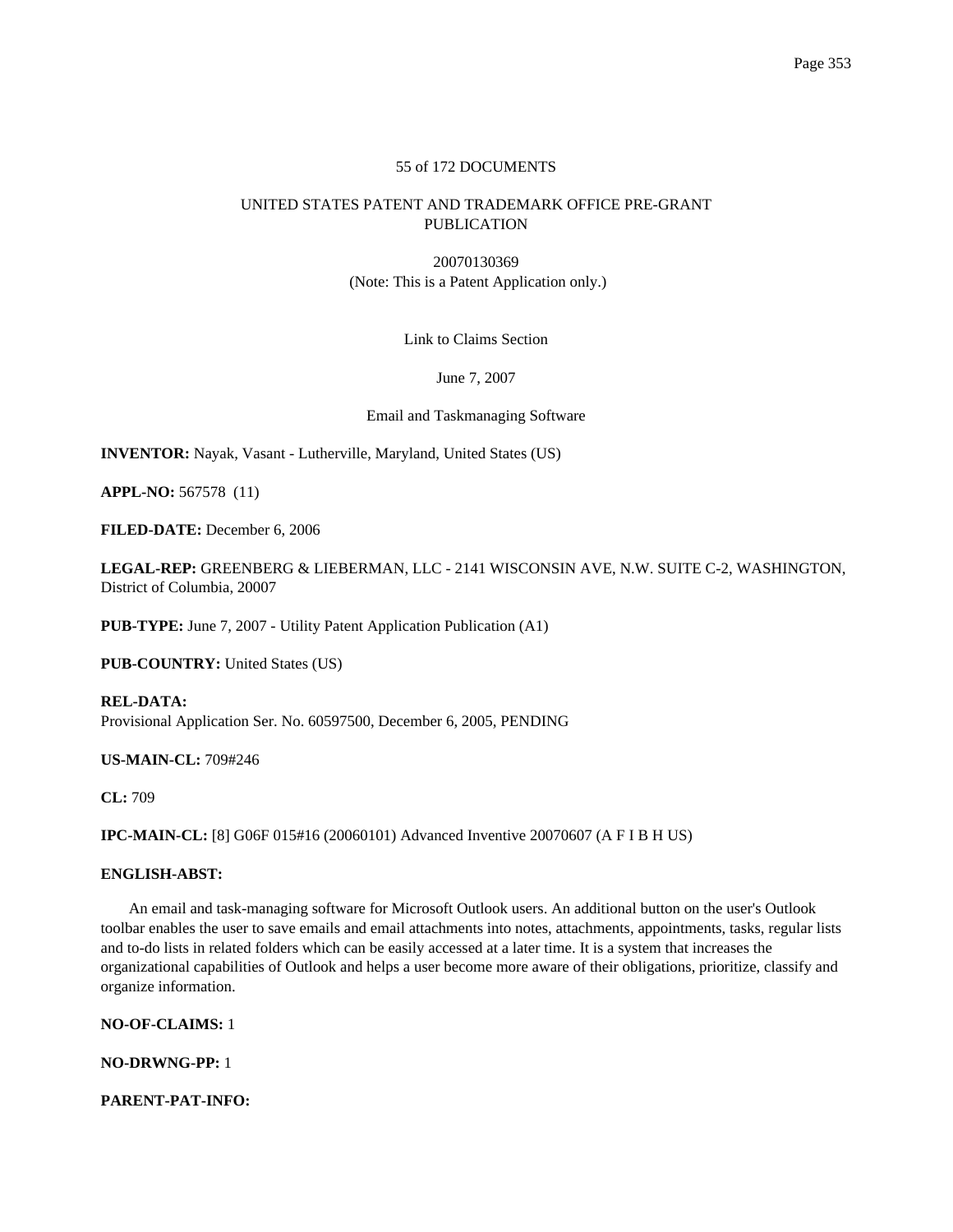[0001] This is a non-provisional application of provisional application No. 60/597,500 filed on Dec. 6, 2005, and priority is claimed thereto.

## **SUMMARY:**

#### FIELD OF THE INVENTION

[0002] The present invention relates to a software that enables Microsoft Office Outlook to organize, prioritize and task-manage incoming emails like never before for a user.

### BACKGROUND OF THE INVENTION

[0003] Electronic mail has greatly improved communications between people and has made communicating more easy, fast and efficient; it has also enabled people to stay in touch from virtually anywhere in the world. Nonetheless, like any good thing, email also has its drawbacks. There is no system set up that can sort through the non-junk emails and organize important emails into tasks/events, and generally there is no such system in place to prevent important emails from getting lost in the inbox and the plethora of spam mail and other non-essential communications.

[0004] Busy professionals who have hectic schedules may not have the time necessary to sort through endless emails, and may have a hard time remembering particular details about the various emails they receive. While some people may have both a personal and work account, others may use primarily one email. A user may have important emails coming into the same account from co-workers, bosses, friends, family and spouses, in addition to the junk mail that is inevitably received. In the same few minutes, for example, a person may receive an electronic billing statement, a request from a supervisor, a suggestion from a co-worker, a shopping list from a spouse, and several spam messages. Sorting through all of the information, organizing and prioritizing can be an arduous and time-consuming task. This is not simply limited to the workplace either, but occurs at home as well, taking time away from important things like family and leisure.

[0005] Microsoft Office's Outlook is an email server that allows a person to do a variety of tasks; however, there is no software in place to sort through the important emails and convert them into usable files and information. For example, it is difficult to convert email content into to-do lists and possible appointments or even store the message as a note. Saving an email attachment in the appropriate folders to the hard drive of the PC is inconvenient, since those attachments can be hard to find and retrieve.

[0006] Hence, there exists a need for a software system that will enable Microsoft Office Outlook to task-manage, prioritize and organize important incoming emails. This would make life considerably easier for busy people and it would serve as a convenient solution to people needing help managing their important email messages.

#### SUMMARY OF THE INVENTION

[0007] The present invention is a software program that acts as an additional feature of Microsoft Office Outlook. The software program is designated as "eMail2Do." With the software, it is easy to convert email into tasks, notes, appointments, while assigning categories and deadlines. Attachments from incoming emails can be stored in related folders and easily located at a later time.

[0008] eMail2Do is a simple method of organizing important information received in an email account. It is presented with an intuitive interface in a centralized location on Outlook, so the user can see their various options clearly. It facilitates the user's decision-making process upon determining what to do with the information presented in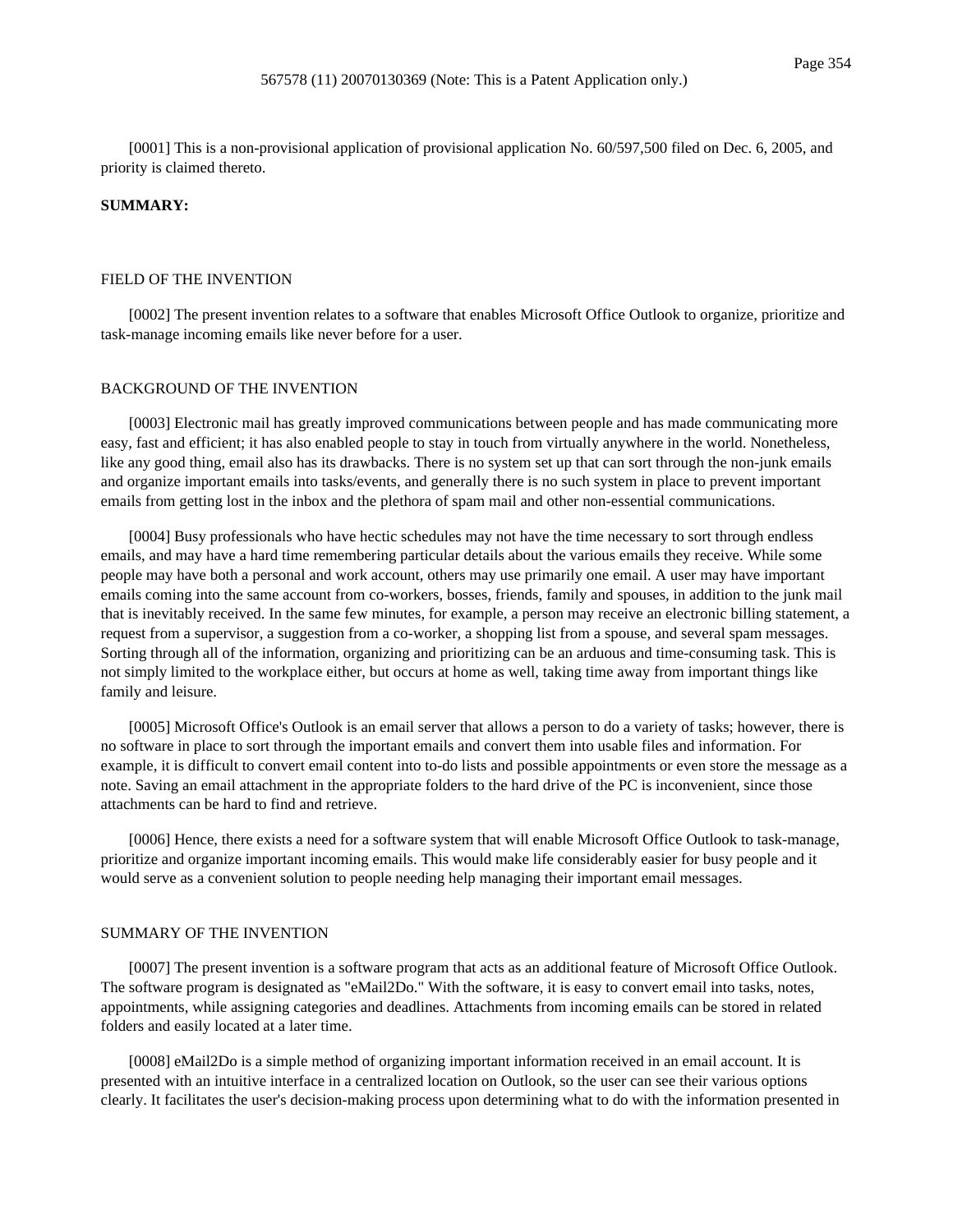the emails, thereby providing greater efficiency and increasing productivity.

### **DRWDESC:**

## BRIEF DESCRIPTION OF THE DRAWINGS

[0009] FIG. 1 is a view of the eMail2Do button on the toolbar.

[0010] FIG. 2 is a view of eMail2Do program window/workspace.

## **DETDESC:**

#### DETAILED DESCRIPTION OF THE PREFERRED EMBODIMENT

[0011] The present invention is a software system that is used with Microsoft Outlook. The present invention is simple and convenient to use. As shown in FIG. 1, eMail2Do is an additional button (10) on the Outlook toolbar (20). When the user clicks on the email2Do button, an eMail2Do window (30) will pop up on the user's screen.

[0012] As shown in FIG. 2, the eMail2Do window and workspace (30) has separate areas for tasks (40), appointments  $(50)$  and notes  $(60)$ . The tasks  $(40)$  can be assigned a due date  $(41)$ , start date  $(42)$ , status  $(43)$  and priority (44), as well as a percentage of completion (45). The assignment section (50) can save an appointment (51) or save eMail directly as an appointment (52). The notes section (60) allows for a space where a note can be written (61), or an eMail text can be saved directly as an Outlook Note (62).

[0013] Additionally, a user can save attachments (70) and delete the applicable eMail (80) upon closing the eMail2Do window (30). Therefore, the user can immediately organize and prioritize information from eMails while keeping the eMail Inbox uncluttered.

[0014] With eMail2Do, a user can create and save information from existing emails. A user can create a task, appointment or both simultaneously. Additionally, they can save an email body-text to notes belonging to a task or appointment; and can save an email body-text to Outlook Notes. Attachments can be saved to an appropriate folder on the hard drive.

[0015] The software is very small in size and is fast to download and hardly uses up the computer system resources. It is simple to install with no complicated decisions or choices to be made by the user. After a quick installation, it gets incorporated into the Outlook tools bar and is accessible very easily. There is no separate program to invoke.

[0016] Having illustrated the present invention, it should be understood that various adjustments and versions might be implemented without venturing away from the essence of the present invention. The present invention is not limited to the embodiments as described above.

#### **ENGLISH-CLAIMS:**

Return to Top of Patent

I claim:

1. An email and task-managing software process, comprising: Clicking a button on an email interface; and Converting an email or email attachments into one of the following group, via clicking the button: notes, attachments,